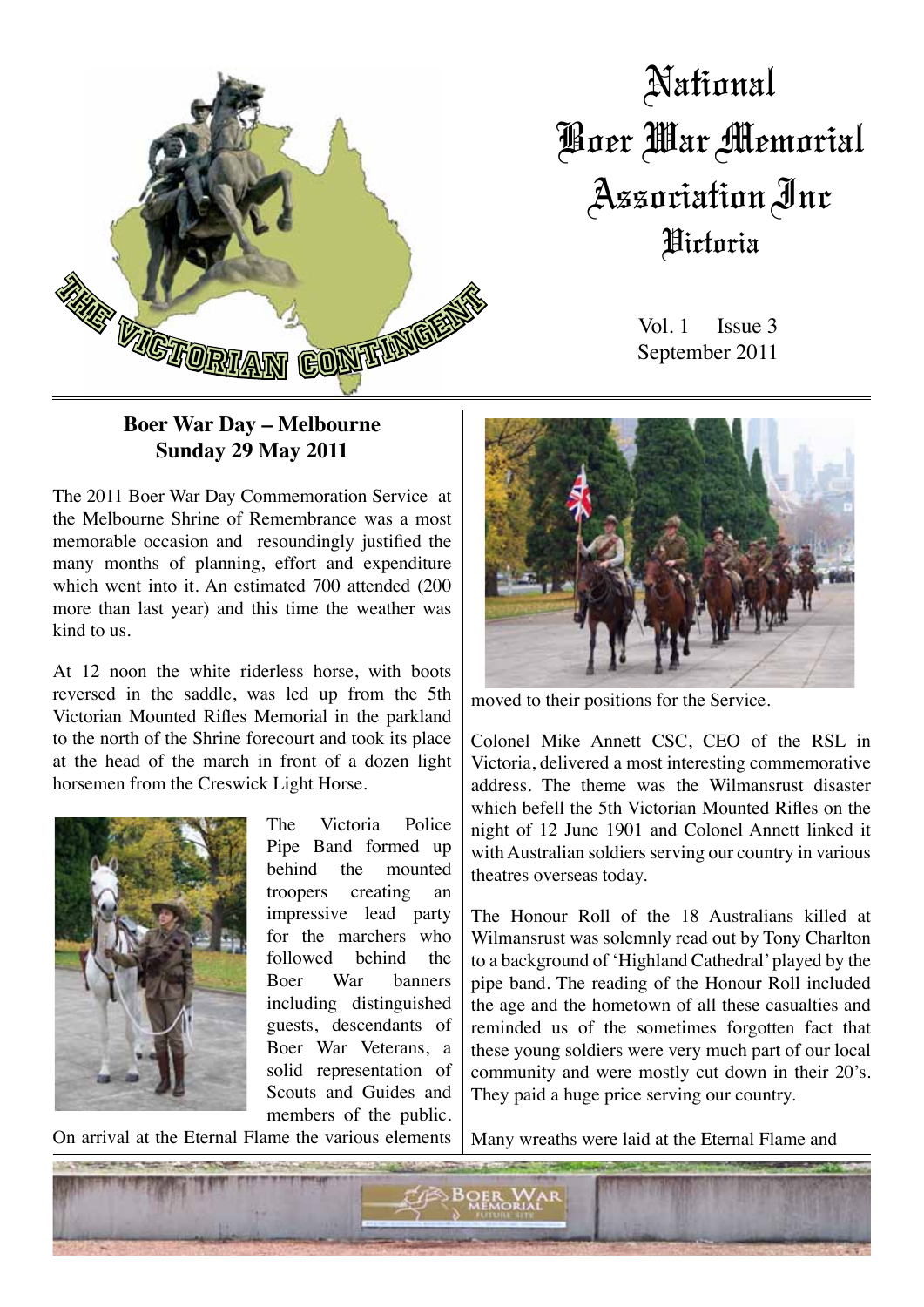## National Boer War Memorial Association Inc

(ABN: 29 293 433 202)

## Victoria

## Mail: P O Box 2006, Blackburn South, Victoria, 3130

Web Site: www.bwm.org.au

**Patron-in-Chief:** Her Excellency Ms Quentin Bryce AC, Governor-General of the Commonwealth of Australia **National Patron:** General D. J. Hurley AC DSC

| Committee               |                              |                       |  |
|-------------------------|------------------------------|-----------------------|--|
| Chairman                | The Hon Michael Baden-Powell |                       |  |
| Deputy Chairman         | Peter Wilmot                 |                       |  |
| Secretary               | <b>Bill Woolmore</b>         |                       |  |
| <b>Minute Secretary</b> | Pamela Hore                  |                       |  |
| Treasurer               | George Ward                  |                       |  |
| Publicity Officer       | Peter Kemp                   |                       |  |
| Committee               | Paul Adams Lt Col Ian George |                       |  |
|                         | Alasdair Billingham          | Peter Maffey          |  |
|                         | <b>Trevor Brooker</b>        | <b>Terry Phillips</b> |  |
|                         | <b>Robby Dalton</b>          | Neville Scantlebury   |  |
|                         | Dr Robin Drooglever          | Diana Wilmot          |  |
| Newsletter Editor       | <b>Geoff Dare</b>            |                       |  |

**Wanted** Photographs of any Victorian or Commonwealth Boer War soldiers and nurses particularly where badges and insignia are identifiable. Do you have a good Boer War story to tell? please contact Geoff Dare Editor: The Victorian Contingent Ph: 0417 593 001 or email: gadare@tpg.com.au

**Did you** receive this edition of 'The Victorian Contingent' by post?

**Do you** have an email account?

#### **Register now to receive future copies of 'The Victorian Contingent' by email.**

By doing so you will help our funds by cutting costs in, printing, paper and postage, as well as helping the environment.

#### **DISCLAIMER**:

Opinions and views expressed in editorial and contributed articles are those of the authors and are not necessarily those of the National Boer War Memorial Association (hereinafter called "the Association") or the Editor. The Editor reserves the right to publish abridged articles / special features due to space constraints. The Association and Editor of this Newsletter expressly disclaim all and any liability to any person, whether a member of the Association or not, who acts or fails to act as a consequence of reliance upon the whole or part of this publication. No responsibility is accepted by the Association for the accuracy of information contained in advertisements. Publication of any advertisement does not constitute endorsement by the Association of any product, nor warrant its suitability. Advertisements are published as submitted by the advertisers.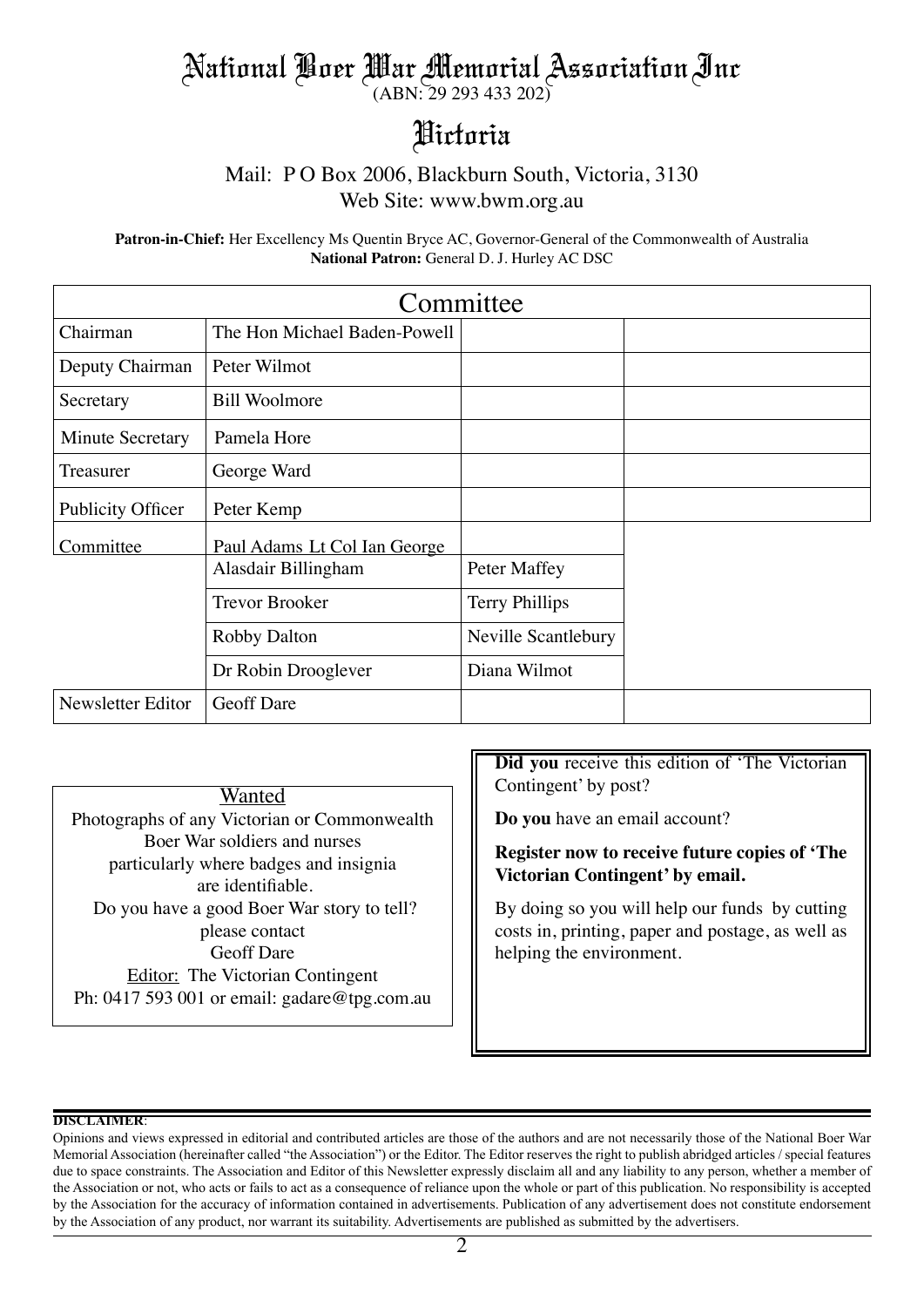#### Cont from page 1

included those by the Victorian Government's Veterans Council, the Federal Department of Veteran's Affairs, the City of Melbourne with Councillor Shanahan representing the Lord Mayor, the Royal United Services Institute, Scouting and Guiding leaders and others. Amongst the distinguished guests were many senior Army officers including three Major Generals and two Brigadiers. Senior Scout and Guide officials and Civic leaders were also well represented.

Mrs Mary Sadler, 103-year-old daughter of a Boer War veteran made it to the service but, due to a recent fall, was unable to march as she did last year. We won't be in the least surprised to see her marching next year.

At the completion of the service the Victorian Committee of the National Boer War Memorial Association put on coffee and biscuits for everyone who attended.

The great success of this event was due in no small part to the financial help received from the Victorian Veteran's Council and the Department of Veterans Affairs which does demonstrate the sacrifices of the soldiers of our first big war as a Nation and their descendants are not forgotten. We must now ensure that the promised National Boer War Memorial in Anzac Parade, Canberra, is not forgotten.



#### **The Boer War (South African) Memorial in Bairnsdale**

This memorial commemorates twenty-two 'Gippslanders' Killed in Action.

A few years ago the RSL, DVA and East Gippsland Shire jointly refurbished the memorial. However, an old photograph subsequently appeared showing an ORB still missing from the top of the memorial. The Bairnsdale RSL is currently in the process of having this refurbishment completed.

While accepting the 31st May as 'Boer War Day' the Bairnsdale RSL commemorates the war during their ANZAC Day commemoration. A small table, with the National flag and a slouch hat, is placed at the Boer War memorial. The march halts at the memorial and a wreath placed by one of the older veterans in honour of those whose names appear on the memorial and all those who served.

The Boer War Memorial and the Bairnsdale Cenotaph are only 50 metres apart and the gathered crowds embrace both, where the reason for halting at the memorial is explained.

| L/Cpl W. D. Mays   | Bairnsdale | Pte F. H. Cauchey   | Iguana Ck   | Cpl J. McCowan      | Warragul |
|--------------------|------------|---------------------|-------------|---------------------|----------|
| Pte A. T. Woodman  | Bairnsdale | Pte E. Greenwood    | Sale        | Pte J. W. Chrichton | Warragul |
| Pte R. McGregor    | Lindenow   | Sgt D. H. Pruden    | Newry       | Pte T. J. Rose      | Morwell  |
| Pte H.O. Walford   | Bulumwaal  | Sgt M. T. McDonald  | Yinnar      | Pte C. W. Bolding   | Morwell  |
| Pte A. H. Wilson   | Sale       | Pte J. M. McClure   | Won Wron    | Pte A. B. Davidson  | Moe      |
| Pte W. M. Atkinson | Sale       | Pte J. Jonson       | Hospital Ck | Pte R.A. Watson     | Bindi    |
| Pte H. Lamb        | Sale       | Pte E.A. Valpied    | Toora       |                     |          |
| Pte J. Rankin      | Sale       | Pte C. E. W. Wilmot | Metung      |                     |          |

#### Names on the Memorial

#### **Editorial**

The time is getting late and I am at the computer compiling The Victorian Contingent, determining what is relevant, what is important, what messages need to be conveyed and where to get the information. Not the least of which is how are we to meet our

seemingly impossible target of \$600,000 (recently increased from \$500,000) in the next 21 months! The computer pinged as a new email arrived so I took the opportunity to have a break with a hot Chai Latte and check the mail in anticipation that it may relate to research which I have been undertaking. The email came from a friend and simply referred me to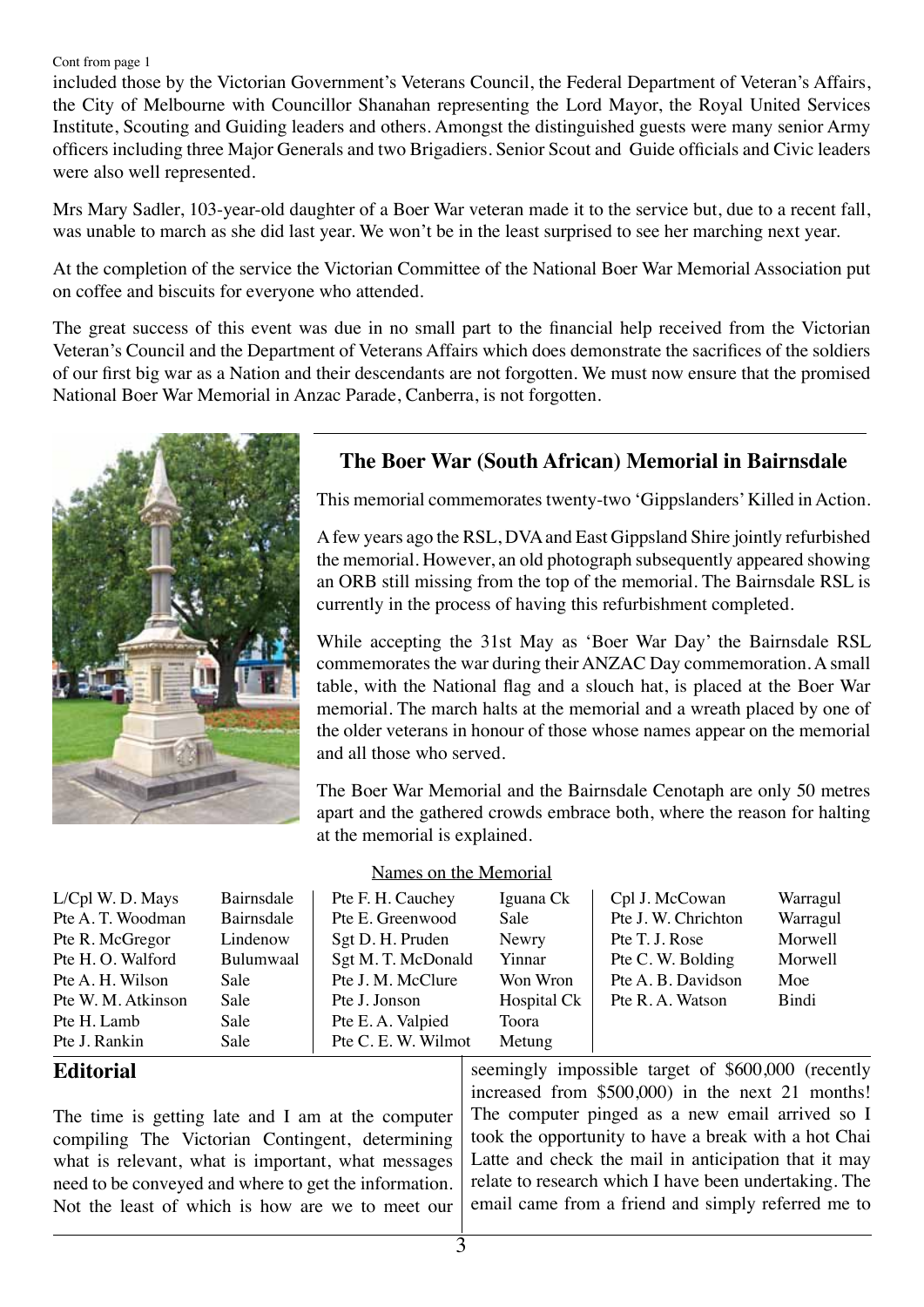a Youtube<sup>1</sup> video clip. I followed the link to a most incredibly inspirational, motivation talk presented to a large group high school students.

I have heard many such talks over the years but this was different. The speaker was Nick Vujicic, born in Melbourne in 1982, and the victim of a vary rare disorder causing him to be born with no arms or legs; he does however, have one foot with two toes. His philosophy in life - "No arms, no legs no worries". He swims, dives (from a board), plays golf, plays computer games and types at 34 words per minute. At seventeen he established his own business 'Life Without Limbs' and presents motivational talks world-wide. He talks while standing on a table, and moves about like any other speaker. As he talks about life's issues and the difficulties we all face from time to time, he fell onto his stomach and explained the need, and often difficulties, to pick oneself up. At the same time, he picks himself up  $-$  just think about it, no arms or legs to assist….!

But what has this to do with the National Boer War Memorial? As in all wars, our soldiers had overcome insurmountable odds. What, for many, started out as an adventure, soon turned to unrelenting sea sickness on a month long voyage. Once landed in a foreign country with friends and family far behind they had to contend not only with being shot at but also illness on large scales, and shortages of food and medical supplies. The free spirit of the Australians contrasted heavily with the strict regimentation of the British troops under whose leadership they generally served. Life was harsh and no doubt many had second thoughts about their reasons for enlisting. Many did not return home and we must never forget their contribution to helping make the world a safer place.

Likewise, our present efforts to achieve a National Memorial in Canberra is not without its difficulties.

On the positive side –

- 1. The Commonwealth Government has allocated a site on ANZAC Parade and this has been dedicated for the Boer War memorial.
- 2. A design competition has been held and we are patiently(?) waiting on the announcement of the winning design.

On the other side of the ledger we, the community, are required to

- 1. raise \$3,800,000 Nationally (\$600,000 in Victoria); and
- 1 log on to Youtube and search for Attitude is Altitude
- 2. provide evidence that there is sufficient community interest in the memorial.
- 3. achieve all this by July 2013.

In Victoria a team of speakers has been addressing clubs and meetings around the State to generate interest, seek donations and otherwise raise funds by selling a small range of merchandise. The level of donations received, is unfortunately, well below our expectations. In fact, the speakers are frequently incurring petrol and accommodation costs (where necessary) in excess of the donations received. These costs are being born solely by the individuals concerned and not from funds raised.

What can you do to help?

In a word - "Support".

- 1. Included with our March newsletter was a Registration of Interest form that we asked all recipients (approx. 500) to copy and arrange for three friends to complete. Only fourteen completed forms were returned (arranged by 3 initial recipients). A further 230 recipients were requested to complete forms either because they had not done so previously or we did not hold correct/complete information – only twelve of these were returned. We need your help with collecting names of more supporters.
- 2. If -
- you belong to a club RSL, Rotary, Lions, Masonic, Probus, etc and would like a guest speaker; or that club would just like to make a donation; or
- you know a business that would be prepared to make a donation; or

• you have suggestion for, or can help with, other fund raising activities please contact our Secretary Bill Woolmore or myself (see page 2).

- 3. If you receive this magazine by email, how many of your friends have you forwarded it on to?
- 4. Last year the Scouting fraternity in Sale raised and donated \$500 and threw out a challenge for other Scout/Guide troops to better that amount. **Is there any troop prepared to take on the Challenge?**

We are certainly facing a huge task but with your help we will achieve our objective. **It's time to pick ourselves up and get moving again.** 

Geoff Dare Editor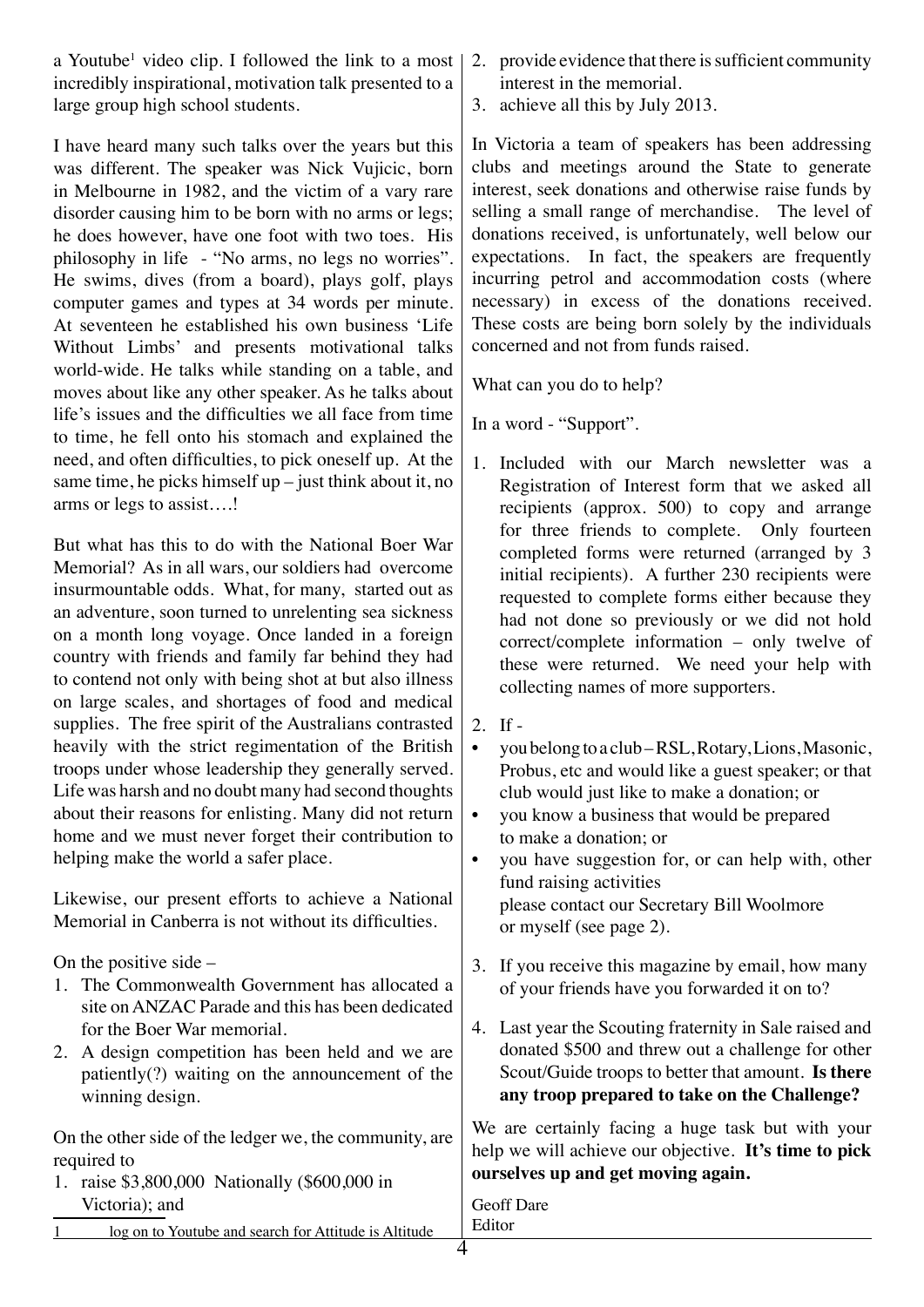#### **Walter Colville Fincher A Juvenile Volunteer for South Africa**

In October 1899, at eleven years of age, Walter Colville Fincher presented himself at Victoria Barracks (Melbourne) to enlist in the First Victorian Contingent for the Boer War.

The eldest son of Walter Fincher, a Fitzroy butcher, he was no doubt inspired by stories of both his grandfathers who had seen active service with the colours (British Army). He was a bugler in the 7th Junior Cadet Battalion when volunteers were being called up for service in South Africa, and saw no reason why he should not be allowed to fight with the rest. He went off to school and answered the roll call, returned home, put on his khaki uniform, and went to the Barracks to volunteer as a bugler. He was reported to have been kindly received by the officers at the Barracks, entertained by them at dinner, and was shown all there was to be seen in the building. He was considered too young for the post and was greatly disappointed that his services were refused. He expressed to his friends the hope "that the war will not soon be over, and that a second contingent would be sent from Victoria, so that he may still have a chance."

Following the relief of Mafeking on 17th May 1900 there was widespread rejoicing throughout the colonies and young Walter wrote a letter of congratulations to Colonel Baden-Powell who replied –

#### *"Pretoria, 6th October, 1900.*

 *My Dear Bugler Fincher—Thank you for your letter and good wishes, and for your portrait. We had a very good Cadet Corps of boys of your age in Mafeking during the siege, and they did excellent work, and behaved well under the heaviest fire, and all had a strong* 

*sense of doing their duty, and of obeying every order conscientiously,* 

*whether anybody was looking after them or not. And thus they made good soldiers. I hope that you and your comrades consider that to do whatever is your duty should be your first endeavour. If you keep this in mind, you, too, will make good soldiers when the time comes. I shall remember your name, and expect to hear of your doing well when you grow up. Yours truly, R. S. S. Baden-Powell.*"

1911 saw the introduction of compulsory military training and Walter enlisted in the 38th Battery, Australian Field Artillery.

On the 14th August 1914, the day that Britain declared war on Germany, Walter volunteered for active service in the 8th Battery, 3rd Field Artillery Brigade, AIF, Regimental number 21.

This unit was hastily equipped with quick firing 18 pounders and readied for overseas embarkation, departing from Perth on the 3rd November for Alexandria. The Battery was amongst the first to see action at Gallipoli. Four of its guns landed on the second day of the landings only to have them returned to the ships later in the day due to the unsuitability of the terrain and the lack of available gun positions. On the night of 1 May 1915, 160 men hauled two of the Battery's guns into position from which they could provide some support for the infantry. After two days and twenty-two casualties the Divisional Commander, General Bridges, ordered the guns forward into the infantry firing

line. From there they successfully fired directly into Turkish trenches at a range of 400m before being withdrawn.

On 11th May, Walter suffered a gunshot wound to the leg and was evacuated to Cairo to convalesce.

> Whilst in Cairo, he was promoted to Sergeant on 15th August 1915. Following a number of bouts of ill health, Walter embarked for the Western Front, arriving in Marseilles on the 23rd March 1916. Three months later, an incident saw him demoted to Corporal and in May 1917, at his own request, reduced back to Private.

In June 1918, Walter was gassed, however he remained on duty. During the attack on Herleville Wood, near Peronne, on 23rd August he again suffered the effects of mustard gas and again remained on duty to help save and treat many wounded. This latter action earned him the Distinguished Conduct Medal and his citation reads

*'For conspicuous gallantry at Herleville Wood, 23 August, 1918. As stretcher bearer, he did fine work dressing and carrying the wounded. Later, in spite of suffering* 

Walter C Fincher 1899

-

*from the effects of gas, he attended to many casualties. His endurance was only equalled by his courage.'*

This time the effects of being gassed caused Walter to be hospitalised and evacuated to England where he remained until departing for Australia in December 1918.

Back in Melbourne, Walter returned to his trade as a butcher and in 1920 married Kathleen Falvey. However, in 1927 Walter had moved to Mareeba in Far North Queensland and gained employment as a miner. Within months he became ill and was admitted to hospital where he died on 12th March 1928, aged 40. Walter Fincher is buried in an unmarked grave at Mareeba Pioneer Cemetery. He deserves better.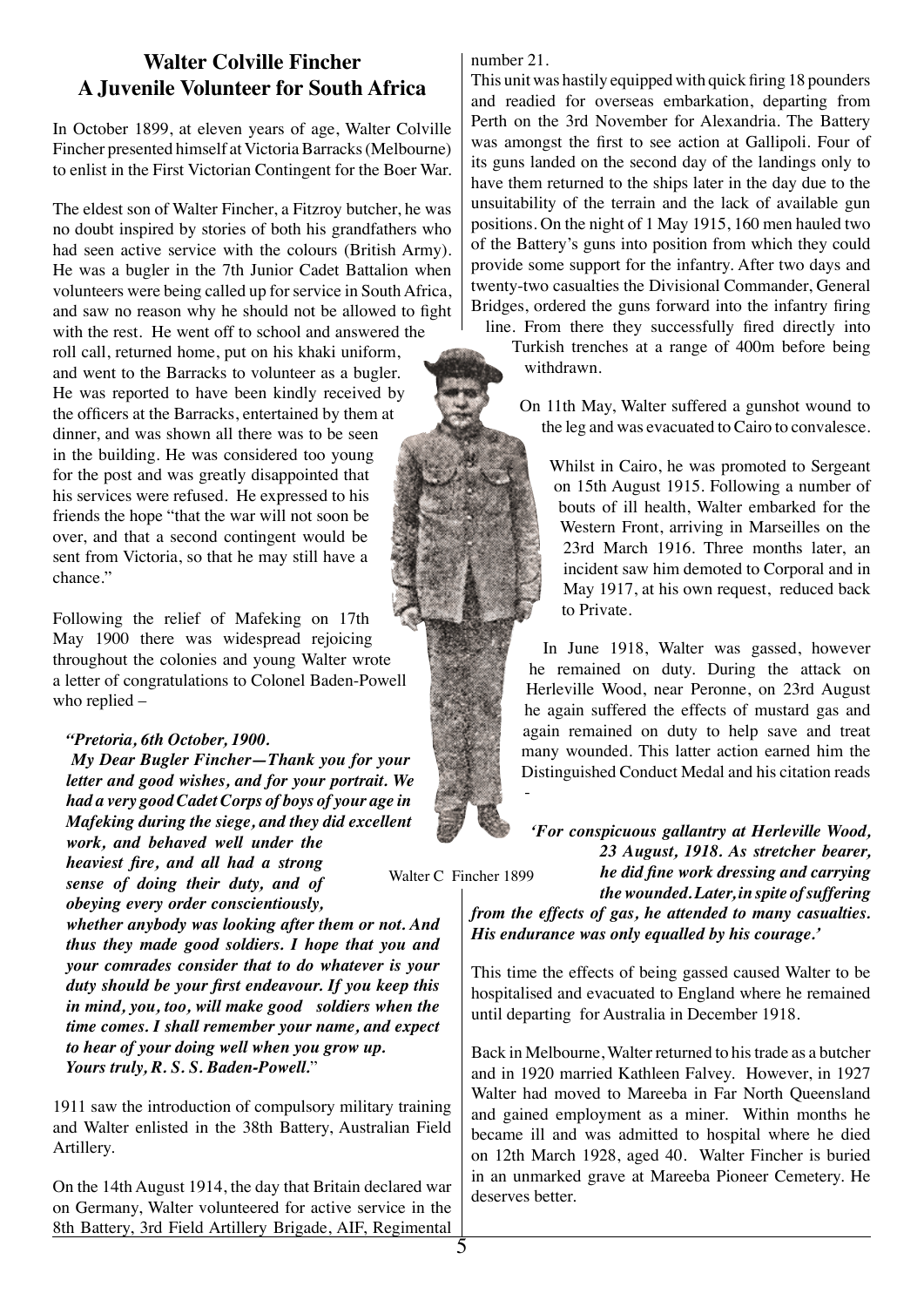#### **South African Contingent Three Bugler Boys A Call-Sounding Competition**

"Two buglers are wanted for the contingent, sir," reported the adjutant, "and three have qualified." "Parade them," said the Colonel.

Whereupon three stripling lads in uniform stepped into line, saluted, and stood to attention.

Colonel Hoad, the A.A.G., was the umpire, and with him was Colonel Fetherston, the P.M.O. A few yards away stood the garrison Sergt-Major, the father of one of the boys, the smallest of the three, and from behind the curtain of a barrack window looked a mother, agitated by those contradictory feelings peculiar to the sex apprehensive of failure, yet equally apprehensive of success. It was a matter of tears whichever way it went.

The umpire called for "The Last Post," one of the most difficult of calls and one of the prettiest. The Sergt-Major's son, who was first in the line, began the contest. The lad was visibly agitated, and his opening notes were bubbly, though the finishing flourishes were perfect. His taller competitors surpassed him in the opening round.

"The Reveille,'' ordered the Colonel.

The little fellow was calmer now and more confident, and the notes of the early morning call, to the accompaniment of which the British soldier on service opens his eyes every day, were sounded with exceptional clearness and sweetness.

*Turn out, and stow hammocks; Take bedding for airingor, is you like, as Kipling has it : My name is O'Kelly, I've heard the revelly.*

The others were not quite up to No. 1, yet the honours were fairly even.

The doctor advanced, and, opening the mouth of each candidate in turn, looked in critically. Not satisfied, he adjusted his glasses and entered upon a tour of inspection of the teeth.

"There ain't been no bush fires through their mouths," whispered a non-com. in attendance, and, to do the lads justice, they were all singularly free from those black stumps which had proved fatal to the chance of so many of the elder men the previous day.

"Sound the assemble," called the Colonel, and the little fellow began the third round. This time he blew as he had never blown before. The clear notes

of the call echoed through the empty barrack square, and seemed to cling about the roof tops, rising superior to the "clang, clang" of the tram car bells as they passed to and fro outside. No. 2 was thrown on his mettle by this performance, but there was a nervous tremor in his opening that marred the effect, and his eyes strained visibly as he reached the higher register. No.



Buglers Albert Bottle (1st Battalion Militia) and William Brenchley (Army Service Corps) at Victoria Barracks competing for service with the 1st Vic Contingent. Both were accepted.

3, also a smart soldierly lad, was more self possessed, and once more the shrill notes awakened the echoes:-

*Assemble now, my men, And gather In, and gather In; Assemble now, my men.*

And the chosen men of the contingent must have fitted their own words to the music as they lolled about the square, thinking of the days not far distant when they will bear these notes in real earnest.

The umpire was still unsatisfied, for the honours were pretty evenly divided so far, and a choice was difficult to make. The three lads stood motionless and expressionless, excepting that each kept an eye concentrated on the face of the colonel, eager to anticipate his decision.

"The Dinner Call," demanded the umpire. This was to be the last round - the deciding blow - and the boys braced themselves for a final effort in tone and volume. The issue was a big one - Africa, service, glory, a soldier's grave, perhaps.

The final call was worth going a long way to hear. Each of the boys put his very soul into it, and every note came clear and strong. If Gabriel can surpass it when the time comes for the grand summons to all earth's soldiers, the dull of hearing will find it difficult to make excuse. There were no split notes, no water gurgles in the long "G's," no failure of wind in the upward sweeps, no stuttering hesitation, as this, the liveliest of all military calls, proceeded:

*Our wives have puddens and pies, soldier's wives have skillee*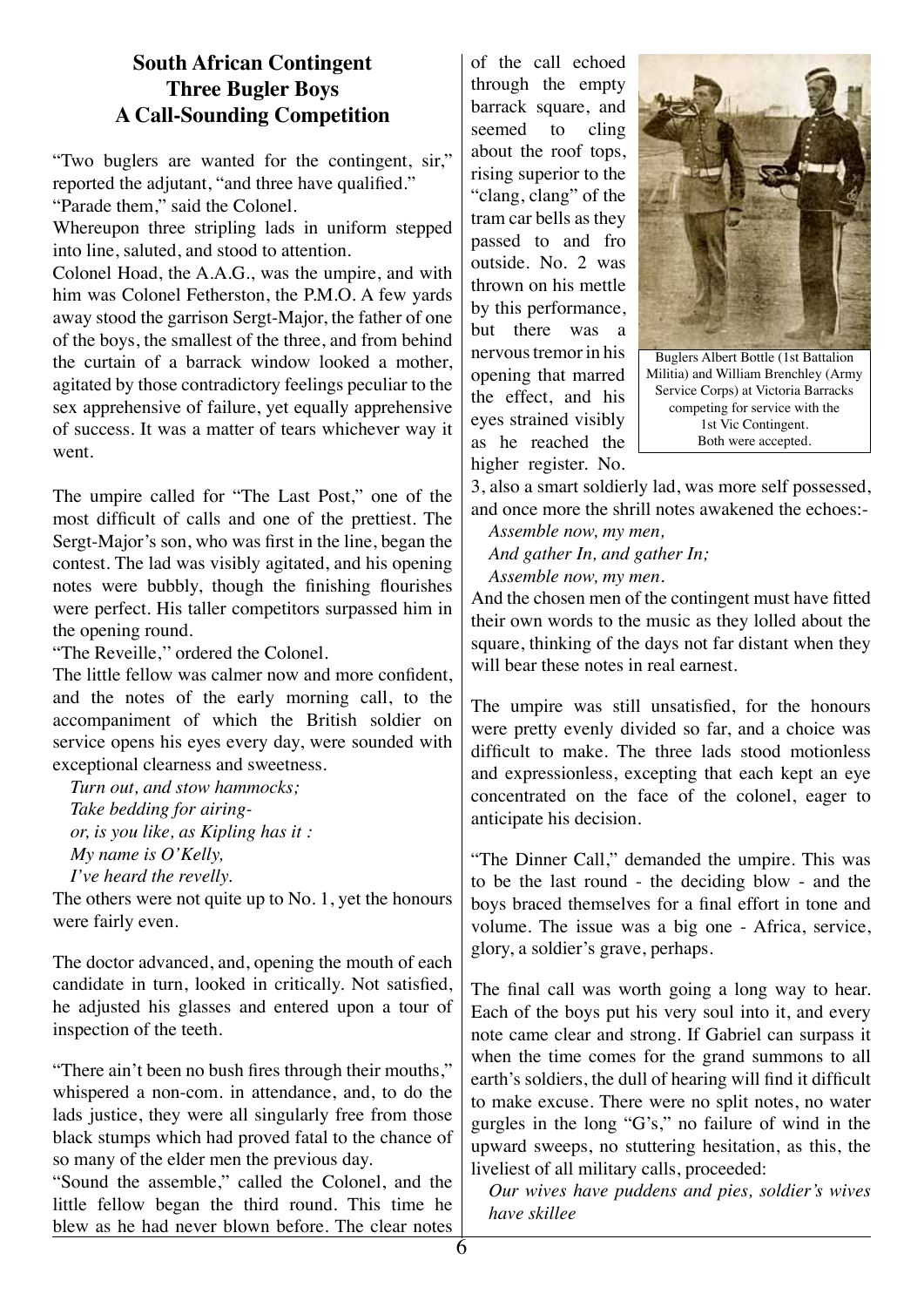The choice was no longer in doubt Nos. 1 and 3 were picked, and No. 2 stood out. There was a weeping face at the window, but the Sergeant-Major was delighted, and turned away briskly to conduct a parade elsewhere. "May I go in the ranks, sir?" pleaded the vanquished No. 2 as he stood forward, with a lump in his throat, and saluted. He was determined to be in it somehow. "Has the doctor passed you?"

"Yes, sir"

"All right in musketry?"

"Yes, sir"

"Report yourself to Major Eddy."

"Yes, sir." (Argus, October 14 1899)

### **Rudyard Kipling**

Rudyard Kipling, was a very highly regarded writer, and particularly influential when, in 1899 he penned The Absent-Minded Beggar with the specific aim of raising funds to support the soldiers – particularly reservists (and their families) who had answered the call to colours to fight the Boers in South Africa.

First published in the London "Daily Mail" on the 31st October 1899 the poem was set to music by Sir Arthur Sullivan (Gilbert and Sullivan fame) and on the 14th November it was claimed that some 15,000 people in London had heard the poem recited or sung on the previous night

The project was spectacularly successful. Recitals were performed in theatres, music halls, Masonic lodges, clubs, at concerts, friendly society meetings, annual dinners, parish meetings, private "at homes", in barracks and schools and even in churches and chapels – all hearing the poem's refrain "..... pay, pay, pay!"

A network of Absent Minded Beggar Relief Corps (AMB RC) depots were set up at embarkation points in England and South Africa and on 21st June 1900 it was claimed that 16,000 sick and wounded soldiers, 600 wives and over 1,000 children had been clothed, fed and assisted at these depots.

The AMB reached Sydney on the 8th December 1899, Perth on the 9th December and Christchurch on the 14th December. The Brisbane "Courier" published it on the 21st December and it was recited in the Albert Hall in Launceston to an audience of 1500 to support the Tasmanian Patriotic Fund which was set up to assist members of the Queensland Contingent.

Estimates of the amounts raised from publication rights, public performances, donations, and sales of vary from £250,000 to £340,000 and it is reported that donations were received from across the globe including Gibraltar, Australia, British Guinea, Trinidad, Canada and British America.

It is quite an amazing story and gives us some idea of the very poor, virtually non-existent, rehabilitation conditions that existed in England for Boer War soldiers and particularly their families.

### **The Absent - Minded Beggar**

*When you've shouted "Rule Britannia"—when you've sung "God save the Queen"- When you've finished killing Kruger with your mouth-Will you kindly drop a shilling in my little tambourine For a gentleman in khaki ordered South? He's an absent minded beggar, and his weaknesses are great-But we and Paul must take him as we find him-He is out on active service, wiping something off a slate-And he's left a lot o' little things behind him! Duke's son – cook's son – son of a hundred kings- (Fifty thousand horse and foot going to Table Bay!) Each of 'em doing his country's work (and who's to look after their things?) Pass the hat for your credit's sake, and pay-pay-pay! There are girls he married secret, asking no permission to, For he knew he wouldn't get it if he did. There is gas and coal and vittles, and the house-rent falling due, And it's more than rather likely there's a kid. There are girls he walked with casual, they'll be sorry now he's gone, For an absent-minded beggar they will find him, But it ain't the time for sermons with the winter coming on-We must help the girl that Tommy's left behind him! Cook's son-Duke's son-son of a belted Earl-Son of a Lambeth publican- it's all the same today! Each of 'em doing his country's work (and who's to look after the girl?) Pass the hat for your credit's sake, and pay-pay-pay! There are families by the thousands, far too proud to beg or speak-And they'll put their sticks and bedding up the spout, And they'll live on half o' nothing, paid 'em punctual* 

*once a week,*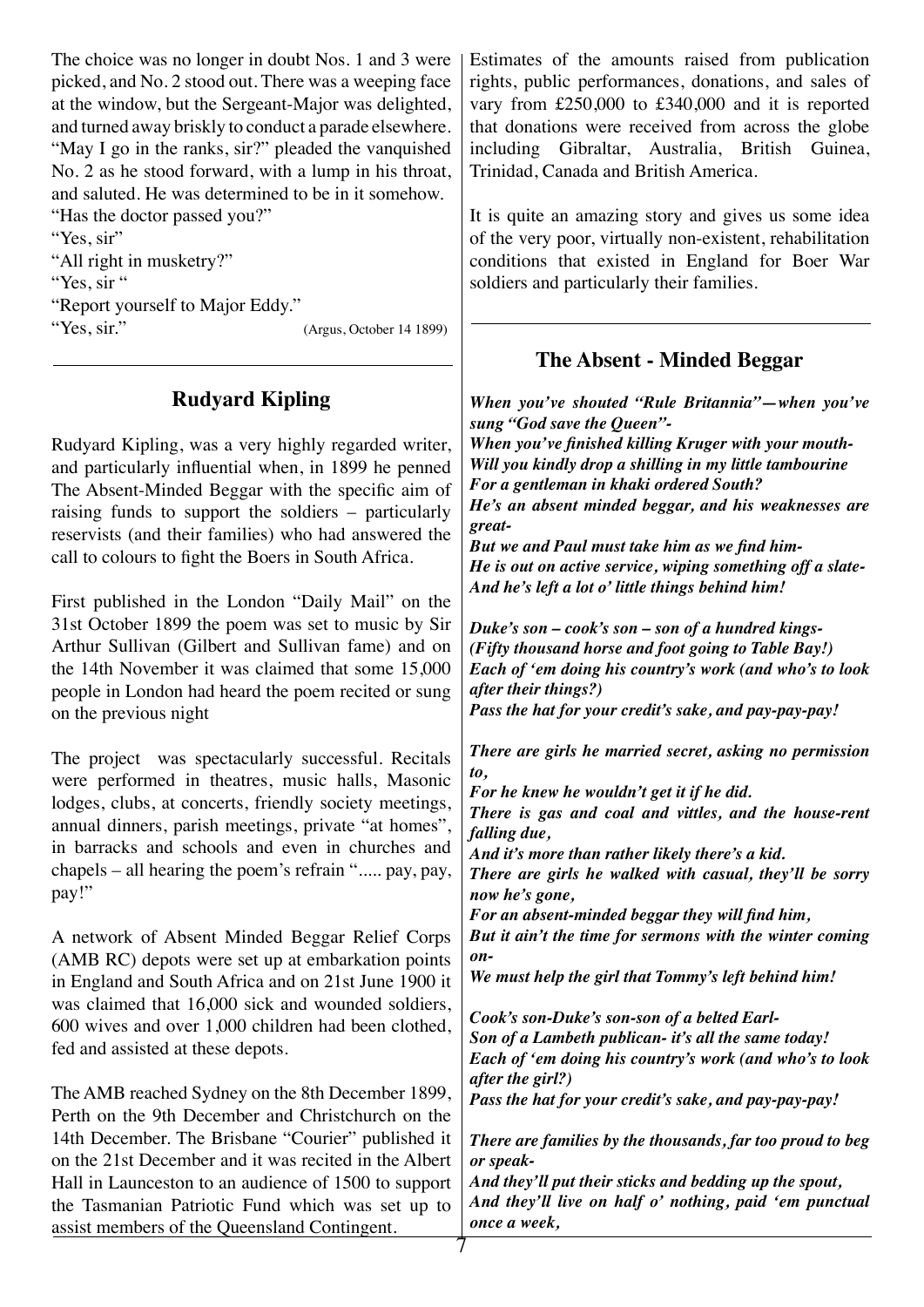| 'Cause the man earned that wage is ordered out.        |  |
|--------------------------------------------------------|--|
| He's an absent minded beggar, but he heard his country |  |
| call,                                                  |  |

*And his reg'ment didn't need to send to find him: He chucked his job and joined it-so the job before us all Is to help the home that Tommy left behind him!*

*Duke's job-cook's job-gardener, baronet, groom- (Mews or palace or paper shop, there's some one gone away!*

*Each of 'em doing his country's work (and who's to look after the room?)*

*Pass the hat for your credit's sake, and – pay! pay! pay!*

*Let us manage so as later we can look him in the face, And tell him-what he'd very much prefer-That, while he saved the Empire, his employer saved his place,*

*And his mates (that's you and me) looked out for her. He's an absent minded beggar, and he may forget it all, But we do not want his kiddies to remind him, That we sent 'em to the workhouse while their daddy hammered Paul, So we'll help the homes our Tommy left behind him!*

*Cook's home,-Duke's home-home of a millionaire, (Fifty thousand horse and foot going to Table Bay!) Each of 'em doing his country's work (and what have you got to spare?) Pass the hat for your credit's sake, and – pay! pay! pay!* 

Rudyard Kipling Copyright in England and America by the "Daily Mail" Publishing Company.

#### **Lieutenant Leslie Cecil Maygar VC DSO VD**

Edgar Leslie Cecil Willis Walker Maygar was born near Kilmore, Victoria in May 1868, the youngest in the family of seven children. In the late 1880's the family moved to Ruffy near Euroa and settled on a large property which is still known as Strathearn.

On the outbreak of the Boer War, Maygar was amongst the first to volunteer however he was rejected due to dental problems. In February 1901 he successfully enlisted in the 5th Victorian Mounted Rifles and departed for South Africa later that month.

On the night of the 22nd November 1901, the Right Wing of the V.M.R. were ordered out for night operations. On the morning of the 23rd inst., soon after daylight, after B, C and D Coys had captured a large herd of cattle from the enemy at GEELHOUTBOOM and were bringing it back to the Reserve. "D" Coy was being closely pressed by a large force of the enemy and a detached post, which had orders to destroy one of the enemy's wagons, was being out-flanked. The only means of saving these men, without great loss to the Company, was to communicate with them immediately.

Lt. Maygar saw the position, and promptly volunteered to bring the men back. He galloped out under a very heavy fire but succeeded in reaching the men. He ordered them to retire, and as they were doing so, the horse of No. 740, Pte. A. J. Short, who was one of the detached post, was shot under him. Lt. Maygar called to Pte. Short to come to him and not to bother about his saddle, as the enemy were then within two hundred yards. He told him to jump up behind, but this he was unable to do, being so exhausted and shaken by the fall from his horse.

Lt. Maygar then dismounted and lifted him on, getting up behind. Pte. Short was so completely exhausted that he was unable to guide the horse, which bolted into boggy ground, causing both riders to dismount. Lt. Maygar, finding on extricating the horse that it could not carry both, put Pte. Short on, and told him to gallop for cover at once, Lt. Maygar proceeding on foot to a ridge on my left, which we were holding. All this

> was done under a very heavy fire. This was not the first time that Lt. Maygar has proved himself a gallant officer under fire. (Report by Lt T.S.L. O'Reilly. Commanding "C" Company, (Right Wing). 5VMR).

> > Lt Maygar was awarded the Victoria Cross for his bravery.

Following the war Maygar returned home to become a grazier at Euroa and continued to serve in the Victorian Mounted Rifles.

In 1914, the then Captain Maygar had helped establish Broadmeadows as an Army Base to train soldiers for the First World War. The base is named Maygar Barracks in his honour.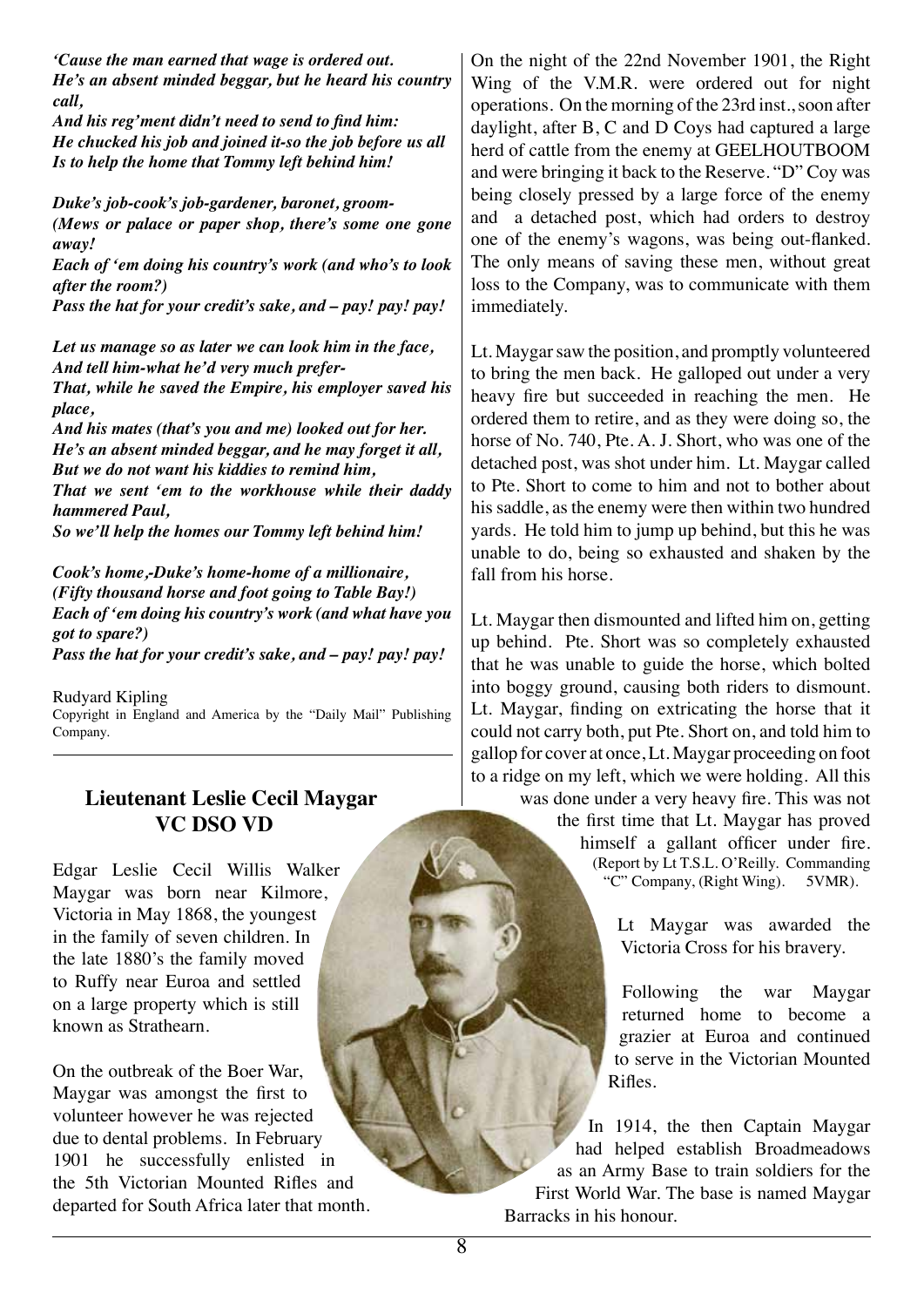When the 1st World War broke out, Maygar lowered his age and enlisted in the 4th Light Horse Regiment. Promoted to Temporary Lt Colonel at Gallipoli, he was left in command of the last men to leave during the epic withdrawal.

In June 1917 Lt-Col Maygar was made a Companion

of the Distinguished Services Order in recognition of his services in the Field.

He went on to lead the 8th Light Horse during the Sinai and Palestine campaigns. On the 31st October 1917, the day of the famous Light Horse charge at Beersheba, acting Brigadier-General Maygar, was bombed and machine-gunned by an enemy aircraft. Not found until after nightfall, he was weakened by loss of blood and died the next day. He is buried in the Beersheba War Cemetery, Israel. His Victoria Cross is displayed at the Australian War Memorial, Canberra, Australia.

Maygar's name also appears on the Longwood Boer War Memorial and south bound traffic on the nearby Hume Freeway passes over Maygar's Hill.

### **Honouring Our Heroes, Euroa & District**

The Community of Euroa is proud of the extraordinary contribution made by its military personnel in the service of our country and is the only district in the Commonwealth with three citizens being granted a Victoria Cross.

- Lieutenant Leslie Cecil Maygar 23 November 1901, Geelhoutboom, Natal - Boer War
- Lieutenant (later Major) Frederick Harold Tubb – 9 August 1915, Lone Pine Trenches, Gallipoli
- Corporal Alexander Stewart Burton Tubb 9 August 1915, Lone Pine Trenches, Gallipoli

They are remembered in Euroa by three gum trees planted in their honour some years ago outside the Euroa RSL. However, that is about to change as a group of passionate community members have come together with the proposal to honour all their heroes

with more fitting memorials. The committee is made up of members from the RSL, Euroa Gazette, Euroa Community Action Group, Euroa Historical Society and other interested citizens.

Part of the project is to honour the three VC winners with life size bronze statues, creating a hero's walk along the Seven Creeks at the rear of the Euroa RSL

building.

A further part of the project is to restore and complete the Memorial Avenue of Honour (established in the 1920's) by correcting details, planting new trees and installing the remaining plaques of Euroa's returned servicemen.

The overall cost of the project is expected to be in the vicinity of \$390,000 with support being sought from local citizens, grants, donations and fund raising activities. If you would like further information or wish to make a donation to the fund

please contact Paul Rieusset, P O Box 103, Euroa, Vic, 3666 or ring him on 03 5795 3041 during business

#### **Maygars Hill Vineyard and Cottage**

A short distance south of Euroa is Maygars Hill Vineyard and Cottage.

Rated as 5-star and "outstanding and regularly producing exemplary wines", Maygars Hill Vineyard consistently wins gold medals and trophies. Maygars Hill Vineyard is situated on the Hume Highway between Avenel and Euroa in the Strathbogie foothills, just one and a half hours from Melbourne.

Fly into their airstrip or take the leisurely drive from Melbourne. Stay at their cottage nestled in the vines with pleasant views of the Strathbogies from the front veranda.

Enjoy their 100 per cent estate produced, hand-tended (and talked to) wine, made from very low cropping small berries with luscious flavour from soils of light sandy loam sitting at 160 metres.

Maygars Hill Vineyard: 53 Longwood-Mansfield Road, Longwood East, Victoria www.maygarshill.com.au

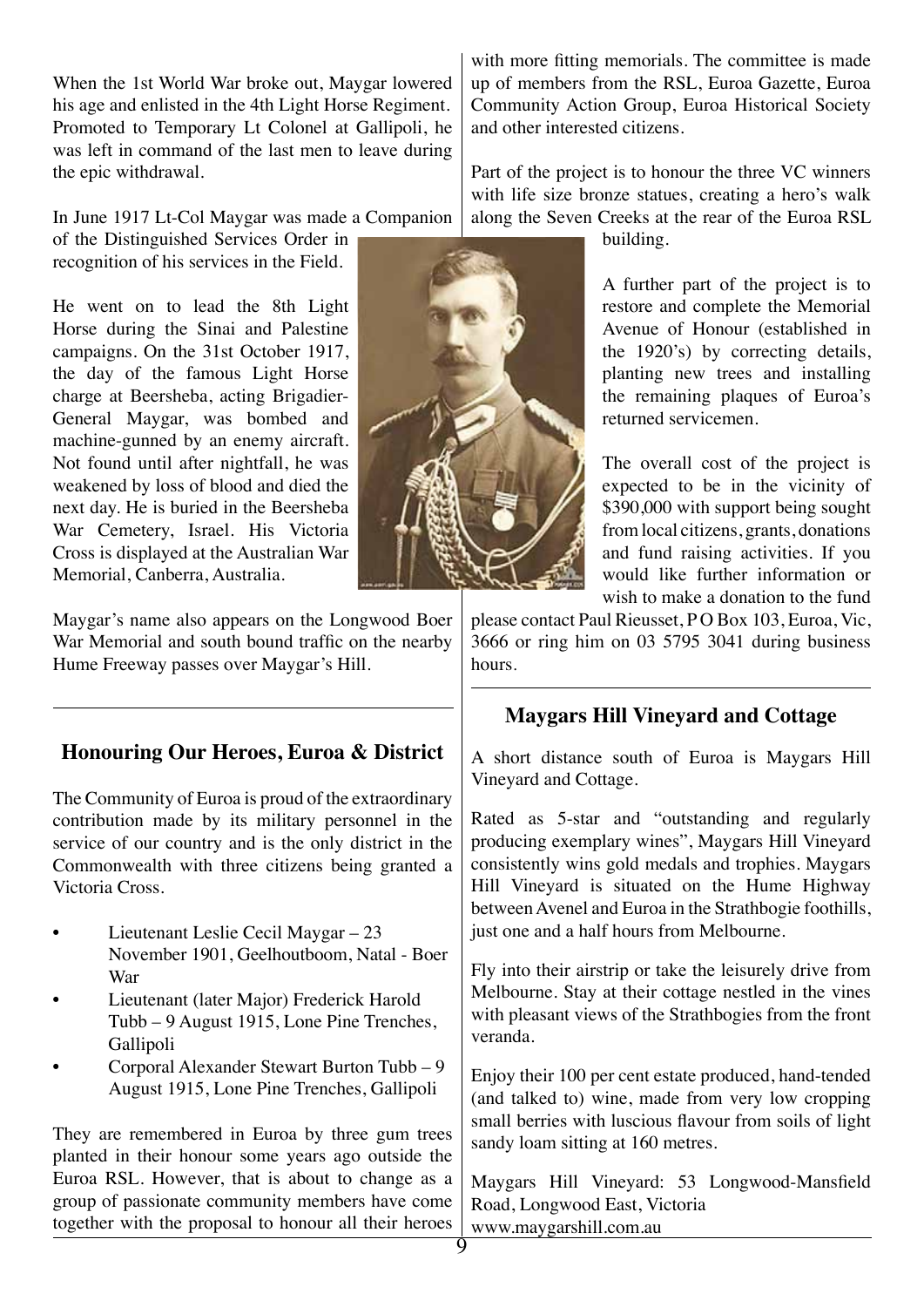#### **Boer War Memorial To Be Moved**

The Box Hill Boer War Memorial's final resting place will be in the Box Hill Gardens after approval for the relocation was given by Whitehorse City Council. The Box Hill RSL pushed for the memorial to be moved out of respect for the relatives of soldiers who fought during the Boer War.

Whitehorse Councillors approved the relocation of the



Memorial from the median strip on Whitehorse Rd to the Box Hill gardens where it will be placed alongside other war monuments. "When history students visit the Box Hill Gardens, they will now have a chance to learn all about the Boer War. The RSL wants to commemorate their comrades in arms and there is no place more appropriate to pay respect than the gardens."

RSL president Tony Bowden welcomed the move, saying

the present location was no place for reflection. "Having one memorial away from all the other ones just didn't make sense."

#### **Boer War Memorials in Victoria Where Are They?**

Extensive research is being conducted into locating and recording Boer War memorials and plaques throughout Victoria.

Whilst many are located in prominent positions, many more are being found in schools, churches, community halls, museums and cemeteries and as such are not so readily identifiable. Some old country churches and halls, now closed, still have memorial plaques therein.

A number of WW1 Memorials also have Boer War plaques attached.

If you know the location of ANY Boer War memorial or plaque would you please contact Geoff Dare -

> Phone: 0417 593 001; or Email: gadare@tpg.com.au; or write to: P O Box 113, Mulgrave, 3170

Please do not assume that a particular memorial has been recorded or that someone else will forward the information.

### **Can You Help?**

#### **Was Your Relative in the Boer War?**

Historian Robin Droogleever is writing the regimental history of the 2nd Victorian Contingent that went to fight in the war in South Africa in 1900, and he is hoping that relatives might have useful diaries, letters and photographs which they would be prepared to share with him.

Under the command of Colonel Tom Price, the 2nd Victorian Contingent sailed in the steamship Euryalus in January 1900 and reached Cape Town on 5th February. Within ten days they were at the front; and within 20 days they were having their first taste of action against the redoubtable Boers. They were in the van of Lord Roberts' invasion into the Transvaal in May 1900 and continued to be front-line troops until the end of September 1900. Thereafter they took part in a very different kind of war, something like the war in Afghanistan today where you rode in among your enemy unaware whether he was friend or foe and vulnerable to ambush or attack at any moment. This was the period of the guerilla war and not only were the Victorians effective fighters at this type of warfare, they were highly valued by British commanders. After an exhausting campaign they returned to Australia in April 1901.

If you were descended from any of these valiant troopers or believe that you are related to any man who served in the Victorian forces in the Boer War, please contact Rob Droogleever -

Phone: 03-9891-6032; or Email: jerwfd@optusnet.com.au: or write to P.O.Box 42, Bulleen, 3105. If you have any doubts please ring or write.

> **For Sale** Two second hand B&W laser printers too good to dump Best offer received by 15 October 2011



HP Laserjet 4050TN Network Printer

HP LaserJet 5000GN A4 /A3 printer



Proceeds will be donated to the Memorial fund.

Contact Editor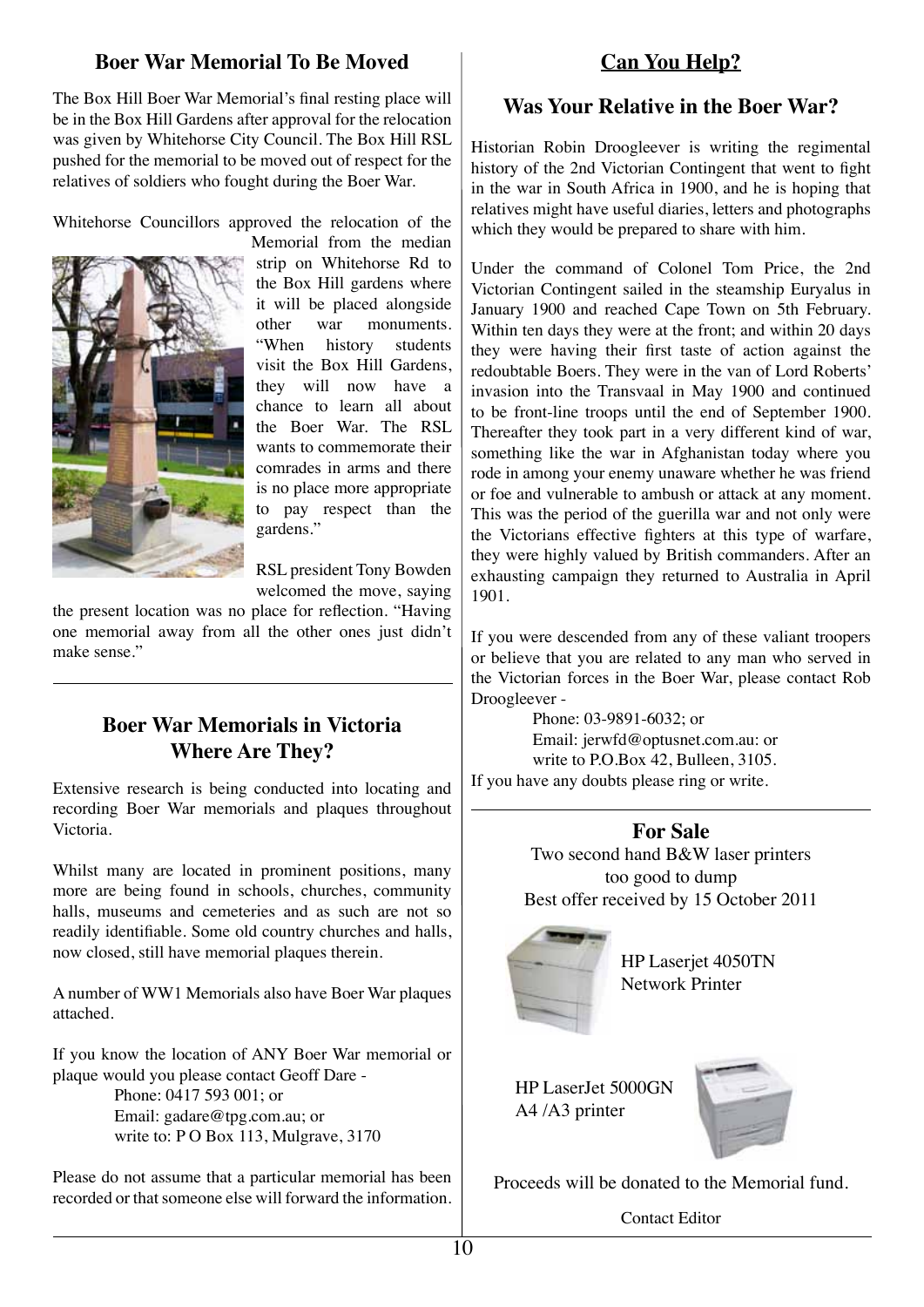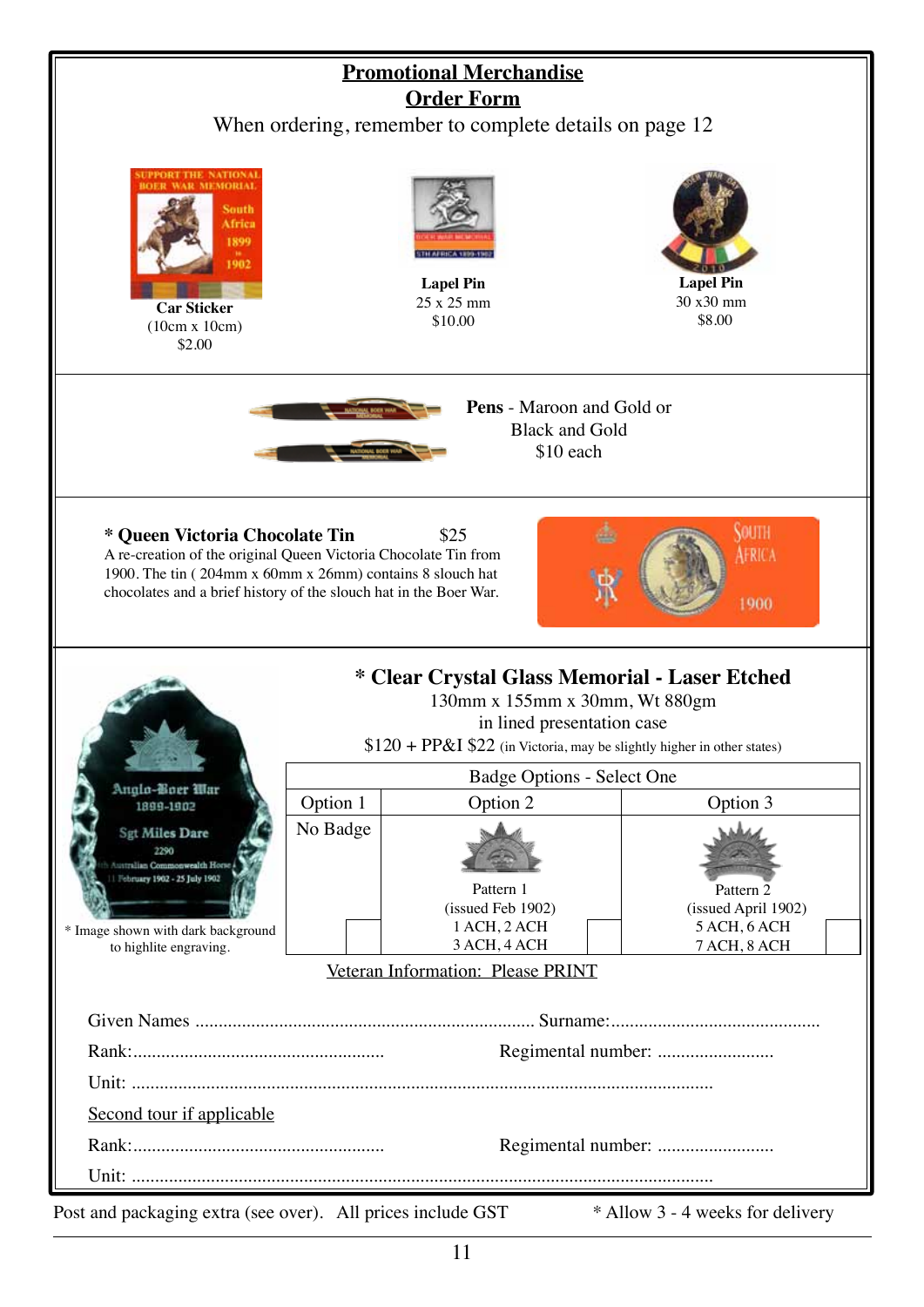| <b>Merchandise Order</b>                                                                | <b>Donations To The Memorial Fund</b>                                                                               |  |  |
|-----------------------------------------------------------------------------------------|---------------------------------------------------------------------------------------------------------------------|--|--|
| Lapel Pins (square) @\$10 each                                                          | I would like to donate -                                                                                            |  |  |
| $\$\,$<br>Lapel Pins $(2010) \&$ \$8 each                                               | \$10<br>\$25<br>\$50<br>\$100<br>\$250                                                                              |  |  |
| $\mathbb{S}$<br>Pen - Black and Gold $@$ \$10                                           | \$,1000<br>\$2,000<br>\$5,000<br>\$10,000                                                                           |  |  |
| Pen - Maroon and Gold $@$ \$10<br>$\$\,$                                                | Other                                                                                                               |  |  |
| $\$\,$<br>Car Stickers @ \$2 each                                                       | (Circle one) Mr Mrs Dr Ms Miss Other                                                                                |  |  |
| Chocolate Tins @\$25 each                                                               |                                                                                                                     |  |  |
| Crystal Glass Memorial \$130 each \$<br>(complete details on page 11)<br><b>Postage</b> | Organisation / Business (if applicable):                                                                            |  |  |
| Badges (up to 4)<br>\$2.50<br>\$2.50<br>Pens (up to $2$ )                               |                                                                                                                     |  |  |
| Stickers only<br>\$1.00                                                                 |                                                                                                                     |  |  |
| <b>Chocolate Tins</b><br>\$6.00                                                         |                                                                                                                     |  |  |
| <b>Crystal Glass Memorial</b><br>\$22.00<br>(if purchasing multiple items contact       |                                                                                                                     |  |  |
| Bill Woolmore for possible                                                              | Postcode:                                                                                                           |  |  |
| $\$\,$<br>P&P savings)                                                                  |                                                                                                                     |  |  |
| Sub-total<br>$\mathbb{S}$                                                               |                                                                                                                     |  |  |
| (Circle one)<br>Mr<br>Mrs<br>Dr<br>Ms<br><b>Miss</b>                                    |                                                                                                                     |  |  |
|                                                                                         | <u>\$ </u><br>I enclose a cheque for<br>Payable to:                                                                 |  |  |
|                                                                                         | National Boer War Memorial Association -                                                                            |  |  |
|                                                                                         | <b>Australia</b>                                                                                                    |  |  |
|                                                                                         | PO Box 2006, Blackburn South, Vic, 3130.<br>Please do NOT send cash in the mail                                     |  |  |
|                                                                                         |                                                                                                                     |  |  |
|                                                                                         | <b>Office Use Only</b>                                                                                              |  |  |
|                                                                                         |                                                                                                                     |  |  |
|                                                                                         |                                                                                                                     |  |  |
|                                                                                         |                                                                                                                     |  |  |
|                                                                                         | <b>Public Recognition of Donors</b>                                                                                 |  |  |
| Payable to:                                                                             | To recognise larger donations certificates will be<br>awarded as follows -<br>$$1,000$ to $$9,999$<br><b>Bronze</b> |  |  |
| <b>National Boer War Memorial Association - Vic,</b>                                    | Silver<br>\$10,000 to \$49,999                                                                                      |  |  |
| P O Box 2006, Blackburn South, Victoria, 3130.<br>Please do NOT send cash in the mail   | Gold<br>\$50,000 to \$99,999                                                                                        |  |  |
|                                                                                         | \$100,000 and above<br>Platinum<br>Recipients will be permitted to use that level of donor                          |  |  |
| <b>Office Use Only</b>                                                                  | logo on their stationery. Gold and Platinum donors                                                                  |  |  |
|                                                                                         | will also have their logo placed on future BWM<br>promotional materials and the National website.                   |  |  |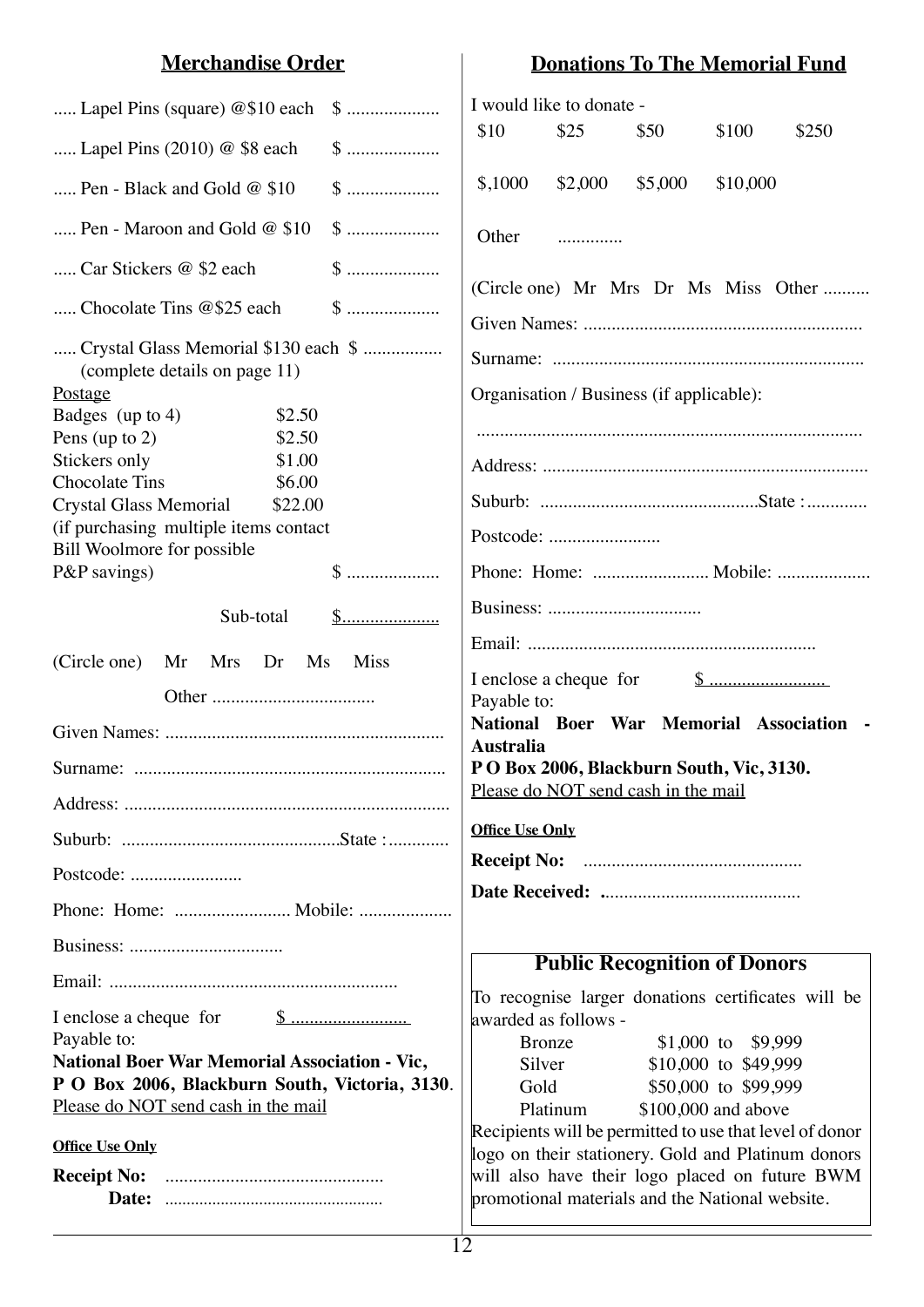

## BoerWarServicePlaques

These are engraved wood plaques that are 225mm x 175mm and can be displayed on the mantelpiece or wall. They are a beautiful reminder of your ancestor's service to the nation.

### A, B & C are optional centrepieces. Photograph required for option C







Option A Option B Option C





### ORDER FORM

PLEASE SEND ME PLAQUE: A B C (circle your choice(s), use separate form for each plaque)

| (if known)                                                                                                                                                          |  |  |
|---------------------------------------------------------------------------------------------------------------------------------------------------------------------|--|--|
|                                                                                                                                                                     |  |  |
|                                                                                                                                                                     |  |  |
| COSTS: SEND ORDER FORM AND CHEQUE OR MONEY ORDER TO "NBWMA VIC" PO BOX 2006<br>DI A CIZDI IDM COUTH VIC 2120 – CA E ACH Lee DI AOUE A er D – CZ E ACH Lee DI AOUE C |  |  |

BLACKBURN SOUTH VIC 3130 - \$60 EACH for PLAQUE A or B, \$75 EACH for PLAQUE C, Include \$10 POSTAGE for first plaque \$5 for each additional one if mailed together. Allow 3 weeks for delivery. Proceeds go towards the National Boer War Memorial Appeal.